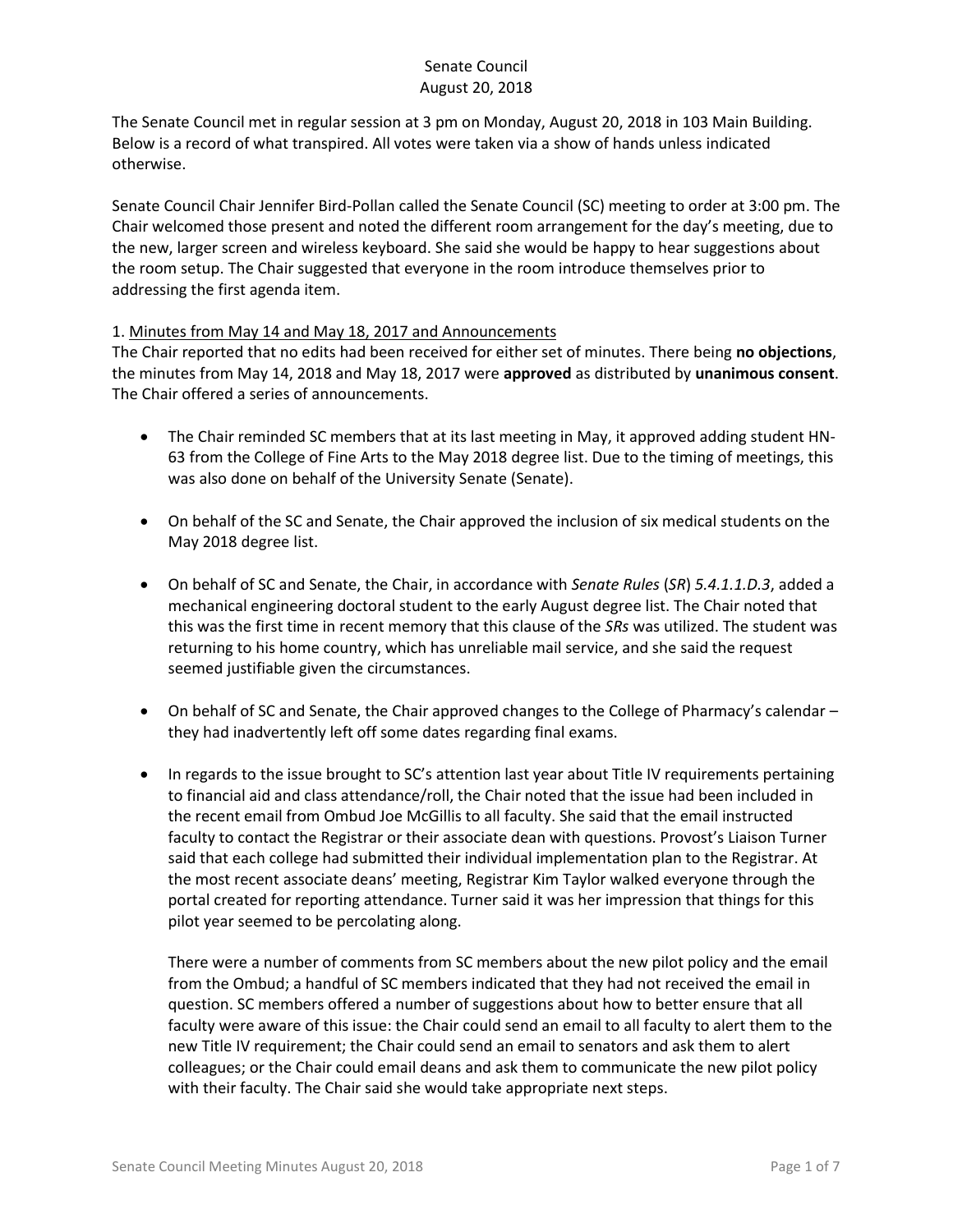- The Chair received a request for the SC and/or Senate to sponsor and spread the word about an initiative on campus to help support curiosity. SC members indicated that they would like more information about what sponsoring would actually entail, prior to making a decision.
- The Chair explained that there were conflicting opinions about what specific action Senate had taken regarding the proposal for a single summer session. The SC's motion, approved by Senate, was to approve the recommendations in the Committee's report and there was now a question as to whether Senate approved a pilot single summer session, or if the Senate approved the implementation of a single summer session. SC members discussed the matter.

Grossman suggested that the Senate's action and parsing the motion language was less important than finding out if the 2018 single summer session had been successful or not. SC members suggested that the Chair solicit input from department chairs and associate deans in regards to their views of the single summer session. Turner commented that an administrative structure regarding tuition charges, billing, and payment had been built around an assumption that the single summer session was not a pilot, so time might be needed to wind that down if Senate/SC viewed it as a failed pilot. Wood asserted that there needed to be some resolution as to what, exactly, Senate had approved (pilot or implementation). Discussion continued.

There seemed to be consensus that there were only two issues at hand: the need to clarify exactly what action Senate had taken (approving a pilot or approving implementation) so an appropriate next step could be taken if Senate approved only a pilot; and because this was the first time UK offered a "single summer session," it made sense to solicit input about how others felt about it, regardless of whether it was a pilot or not. The Chair said she would solicit the requested input and would place the item on a SC agenda in the future for SC deliberation. Blonder suggested soliciting student input, too. Grossman asked that the URLs for the meetings when the report was discussed be emailed out sooner rather than later and the Chair said that was feasible.

 The Advising Network (AN) has sent out an email related to possible changes in its placement in UK's administrative hierarchy, related to AN's relationship with the Office of Student and Academic Life (SAL). The Chair noted that the email included references to the AN's relationship with the Senate and asked McCormick, immediate past SC chair, if she had any insights to offer. McCormick, a faculty fellow with a new appointment in SAL and responsibilities pertaining to high impact practices on students, explained that there is a group of professional advisors who comprise the AN and there are separate advisors who work in the colleges and in the Career Center.

McCormick said there had been some historical confusion about who are considered "advisors" and that there was some current interest in making sure that advising responsibilities do reside with those who are paid to be advisors. Turner added that the AN was empowered by Provost Kumble Subbaswamy, but never codified; it exists outside of any other body. She said she had participated in a meeting last year with the chair of Senate's Academic Advising Committee (SAcAC) and McCormick, regarding how to create a structure with more of a relationship that included SAL and SAcAC. McCormick added that it dovetailed with Brion's comments in the past about faculty and advising and things being unevenly applied across campus. Schroeder spoke in favor of retaining the valuable information communicated by the AN's listserv. She said that when she was a newer advisor, it was critically important to know about changes to programs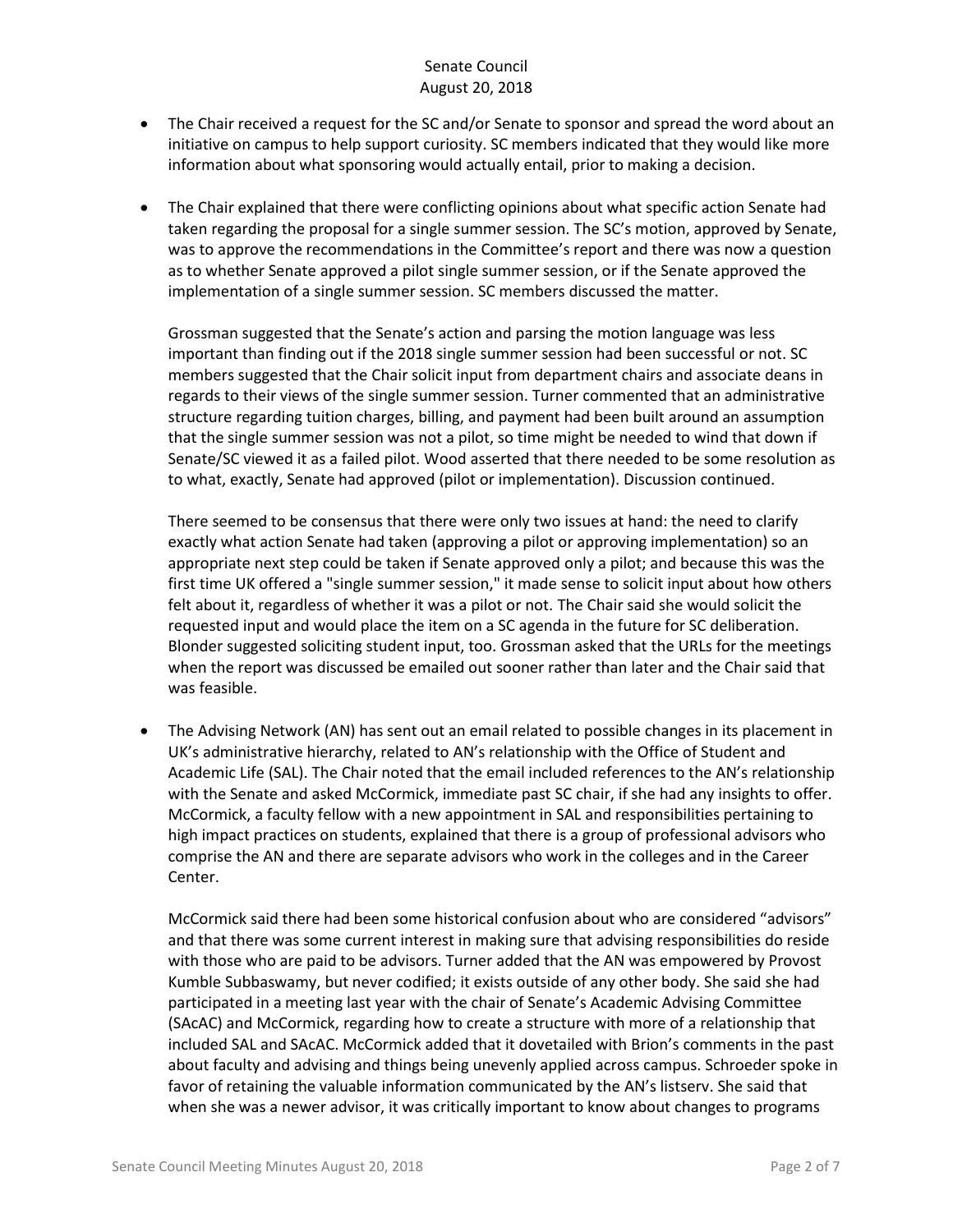and courses that were sent out by the AN. Cross said that his college had experienced some problems with professional advisors, but that better communication always seemed to improve the situation.

 The evaluation by the Board of Trustees (Board) of President Eli Capilouto is ongoing and the Chair reminded SC members she had sent forward the list of names of possible faculty participants in the Board's evaluation of the President. The next matter is SC reviewing the questions used by the Board in the evaluation. She said she would request feedback from SC members next week, but would also email the questions tomorrow. There was brief discussion about what the SC suggested when asked most recently and the Chair said that one of SC's comments could be that the SC reiterated its comments from the prior year.

# 2. Appointment of Senate Parliamentarian for 2018-19

The Chair noted that Cross had served as parliamentarian for the prior year. During that time, some concerns were raised about the parliamentarian also being a member of the body. She said she gave that some thought and ultimately asked a colleague, Douglas Michael (LA, from the College of Law to serve. She said he was willing to serve so she was here to ask the SC to appoint him. Cross said he would be pleased to **move** to appoint Douglas Michael (LA) to the position of Parliamentarian for the 2018-19 academic school year. Schroeder **seconded**.

The Chair explained that Michael was well versed in Robert's Rules of Order (Newly Revised) and that he had chaired the Senate's Rules and Elections Committee (SREC) in the past. Grossman added that he had served on the SC. The Chair noted that Michael was also willing to attend SC meetings, in addition to Senate meetings. Those SC members expressing an opinion were pleased with Michael's willingness to serve. There being no additional discussion, a **vote** was taken and the motion **passed** with none opposed.

Regarding the parliamentary-related issues that had been discussed at the SC's May retreat, the Chair said she had discussed many of those with Michael: the role of the chair in voting and parliamentary procedure for things like motions from committee, i.e. are items from a committee presented as "motions from committee" or "motions from SC" during Senate meetings. She said she wanted to have the minutes approved prior to sending forward any proposals and now that the minutes were approved, she said she was hoping Michael could come to SC soon to discuss those issues and possible proposals.

Grossman asked to review the second agenda item first and there were no objections.

#### 3. Committee Reports

a. Senate Rules and Elections Committee (SREC) – Bob Grossman, SREC Member

ii. Proposed Change to *Senate Rules 5.4.1* ("Courses Taken on a Pass/Fail Basis")

Grossman explained that the *Senate Rules* (*SRs*) state that an instructor cannot see if a student has signed up to take their class on a Pass/Fail (P/F) basis. He said that advisors need to know if a student is taking a P/F class but a conflict occurs when a student's advisor is also their instructor. He directed SC members' attention to the blue text on the screen, which entailed the proposed change from the SREC. The **motion** from the SREC was to recommend to approve the SREC's proposed changes to SR 5.1.4, specifically by adding the following sentence immediately after the first sentence of the fourth paragraph of *SR 5.1.4*: "However, if an Instructor of Record is also the student's designated academic advisor, then the Instructor of Record shall have access to a student's Pass/Fail status in a course for the purpose of advising the student." Because the motion came from committee, no **second** was required.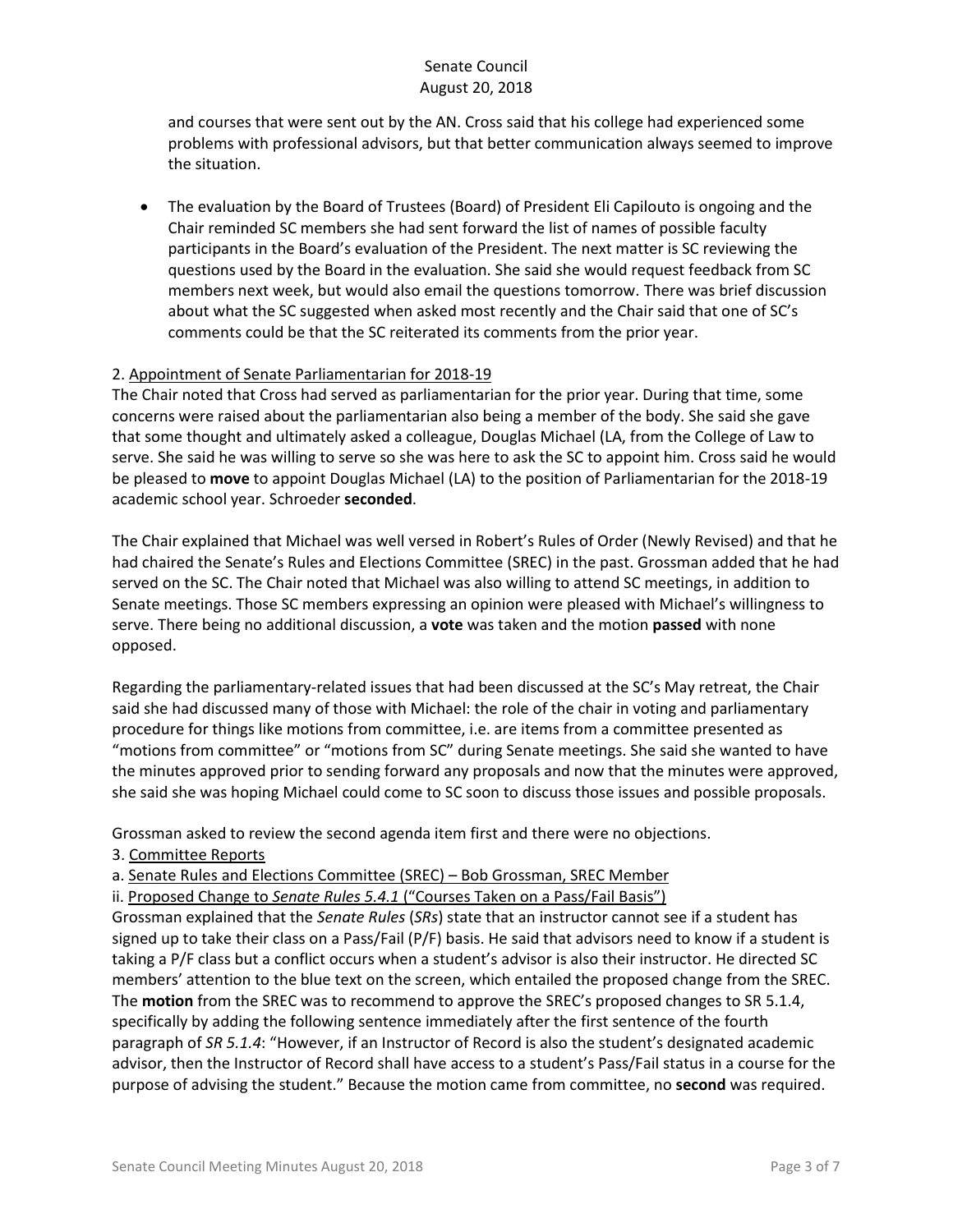The Chair noted that this was in essence a new policy proposal not yet discussed by SC, so it was possible new language could be developed. Grossman added that one of the SREC's charges is to make the SC aware of issues that come to the SREC's attention. The Chair invited discussion but there were no comments. She asked SC members if this was the sort of issue that should be sent to the Senate Academic Advising Committee (SAcAC). Blonder suggested that the SC could move forward with it as is. There being no additional comments, the Chair called for a vote. A **vote** was taken and the motion **passed** with none opposed.

#### i. Recommendation for Revision to *Administrative Regulations 3:2, Section V.F* ("Phased Retirement Policy and Program (Approved by the Board of Trustees)")

Grossman explained that phased retirement was a fairly new status and that some language had some unintended consequences. He said the *Governing Regulations* (*GRs*) were very confusing in what they say about phased retirement versus what the *Administrative Regulations* (*ARs*) say. He explained that both the *ARs* and *GRs* say that faculty on phased retirement are part-time and that part-time faculty cannot vote for senators or for faculty trustee. In response to a question from the Chair, Grossman described the current rights for phased retirement faculty pertaining to: running for and electing members of Senate; running for and electing the faculty trustee. He said there was never any intention that anyone would suddenly lose the right to vote or run.

After a request from the SREC, the SC had discussed the issue at its May 2018 retreat, and asked the SREC to propose a remedy. He said that there was a previous remedy suggested by the administration's Regulation Review Committee. Grossman explained that the SREC opted to adopt that remedy and recommend that to Senate. He said it involved changes to the *AR*, which was not at all in the purview of Senate, but Senate could make a recommendation to President Capilouto to change the *AR*. The Chair noted that SC members had received links to *SR* language and *AR* language, along with the SREC's recommendation. SC members began by discussing what a logical first step would be; Wood asserted that it would make the most sense to get Senate's support for bringing the issue to the attention of the administration and ask administration to consider a change to the *AR*.

Brion asked if there was potential that the administration would not support the change, such as if a faculty member on 50% phased retirement would have 25% DOE responsibility for SC. She wondered if there would be pushback. The Chair said that she had discussed the issue with the President because it was planned for a SC agenda. She indicated that it was her impression that when he expressed concern it was due to a concern that changing the language might interfere with the negotiations around phased retirement between an academic unit head and the faculty member. There was additional discussion. Schroeder commented that another perspective might come from someone who voted for a faculty member who intended to move to phased retirement. She said a voter might wonder if [a faculty senator or trustee] would still spend the same amount of time representing their constituents if the senator/trustee went on phased retirement in the middle of a term. The possibility of phased retirement faculty rolling off of Senate committees outside the normal cycle and the consequent effect on Senate committees also needed to be considered. Discussion continued, including thoughts about how the proposal could move forward and how the *AR* language could be changed.

Grossman suggested that the item be returned to the SREC so the SC could ask the SREC to have a conversation with President Capilouto about how to move forward. Grossman said he thought that the President might be concerned about the language referring to "same academic rights and responsibilities" and that more narrow language might help. Blonder stated that the prohibition on participation by faculty on phased retirement discriminated against people based on their age. She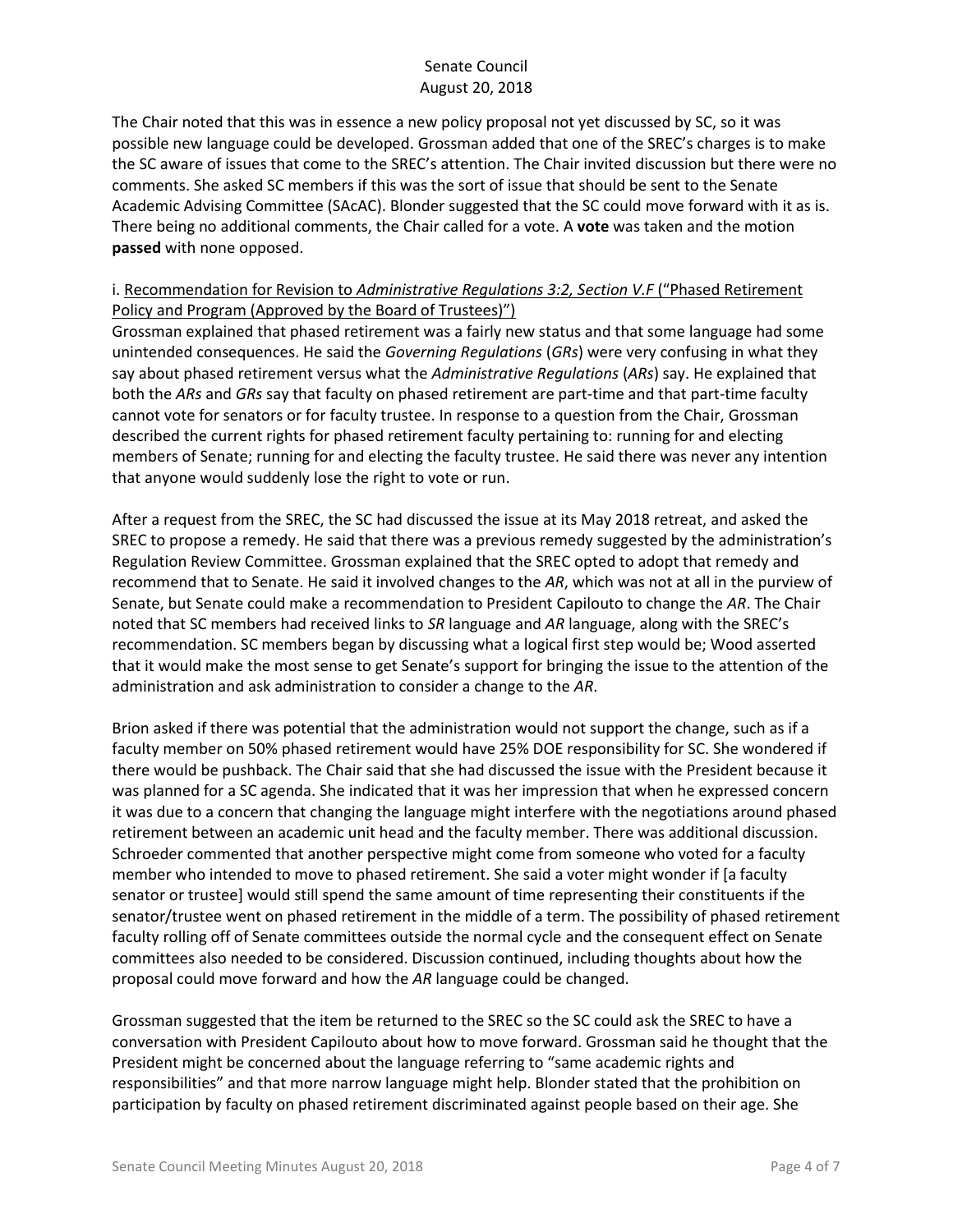asserted that the prohibition essentially meant that older people do not have the same rights as younger people not on phased retirement. The Chair noted that there was no language in the *AR* that says people on phased retirement cannot run or vote – that language was entirely within the *SRs*. She said that she could not find any language in the *AR* that affected this [participating in Senate and trustee elections]. The Chair wondered if there were other ways to address the issue and Brion asked about the possibility of changing the *SRs*.

Grossman indicated his intent to move to return the proposal to the SREC. Blonder objected to the SREC talking directly to the President and said that the Chair and the chair of the SREC could meet, but that the Chair should take the lead. Grossman **moved** that the issue be returned to the SREC for them to consult with the President or a representative of the President's office to try to identify their reservations. Cross **seconded**. SC members discussed the motion. Among other concerns, some sought clarity on what exactly "the issue" entailed and others suggesting that it would be better for the Chair to take the lead in any meeting. Discussion continued.

Grossman **offered a substitute motion** that the SC table the SREC's report until the Chair has had an opportunity to meet with the President to determine his objections and find any language that would satisfy said objections and accomplish the SREC's intent. Cross **seconded**. SC members discussed the substitute motion and those expressing opinions thought the motion did not accomplish as much as it should.

Grossman **revised his motion** so that the SREC's report would be returned to the SREC and they will wait to act until they hear information from the Chair about her conversation with the President. Cross reiterated his **second**. SC members discussed the motion. Blonder asked if the Chair would meet with the President before meeting with the SREC. The Chair replied that she did not have details regarding what the President would or would not find acceptable. During discussion, the issue of the possibility that the current situation [phased retirement-related prohibition on serving as a faculty senator or trustee] could constitute age discrimination arose again. The Chair said she could check with a colleague and let SC members know. A **vote** was taken and the motion **passed** with none opposed.

# 4. Committee Nominees

# a. Biological Sciences Academic Area Advisory Committee

The Chair explained that there were still two vacancies on the Biological Sciences Academic Area Advisory Committee. The Chair referred SC members to the file on screen, which had been sent out with the agenda. She described how the file showed the current composition, as well as the resolution for each nominee sent forward by the SC who was asked to serve. The Chair said that for this particular committee, she was asked to provide the names of two female faculty, to balance gender diversity on the committee. SC members deliberated on possible nominees and offered the names of two faculty members.

#### b. Health Care Clinical Sciences Academic Area Advisory Committee

The Chair explained that there were still two vacancies on the Health Care Clinical Sciences Academic Area Advisory Committee, in the Dentistry area. She was asked to provide the names of two faculty members from the College of Dentistry, preferably from the Department of Oral Health Practice. SC members discussed possible nominees, noting that there were only two faculty in the department who were eligible to be nominated. SC members sent forward the name of the only available nominee. In an attempt to provide additional options, SC also sent forward the name of a faculty member in an alternate department.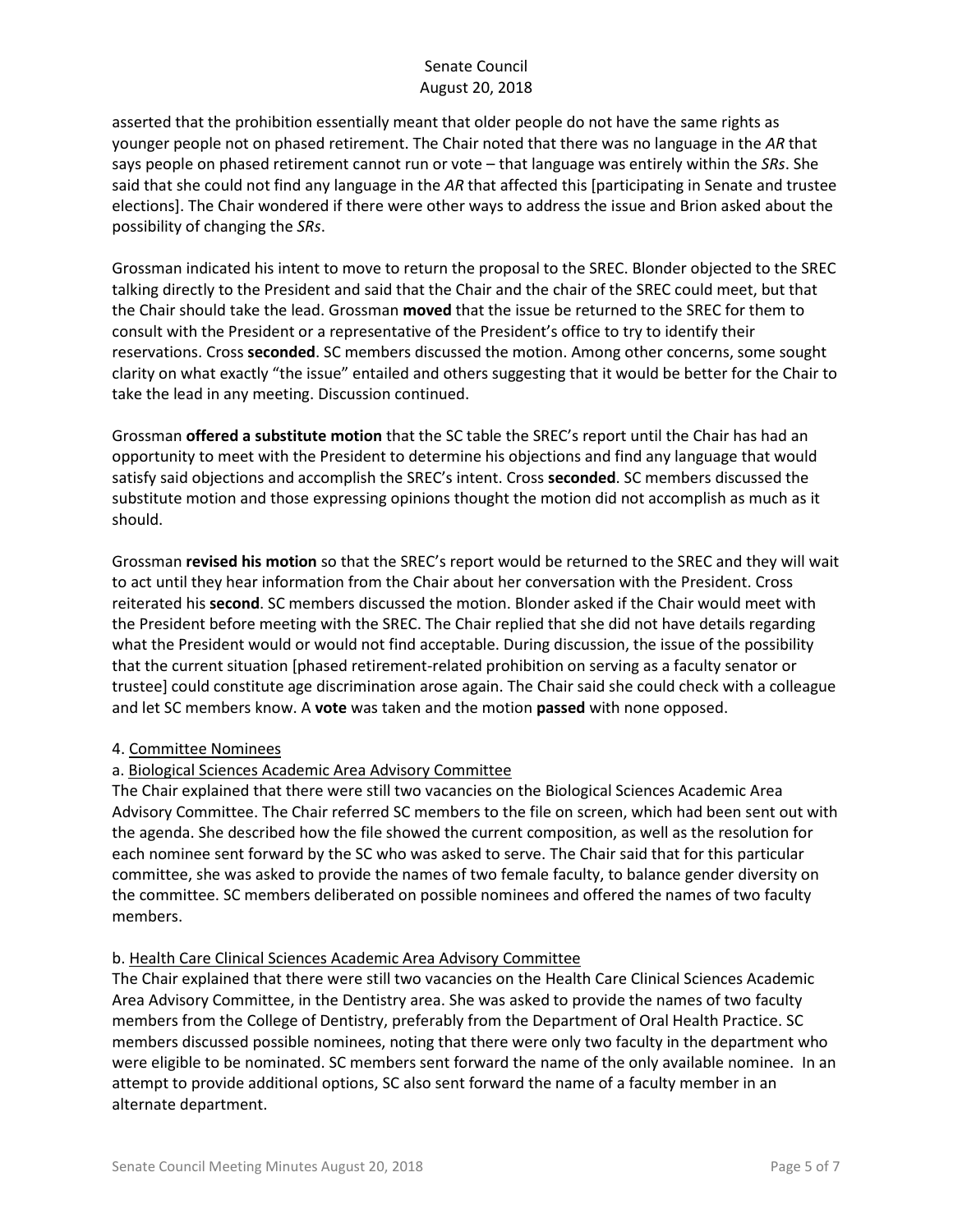#### c. Humanities and Arts Academic Area Advisory Committee

The Chair explained that there were still two vacancies on the Humanities and Arts Academic Area Advisory Committee. She was asked to provide the names of two faculty. SC members deliberated on possible nominees and offered the names of two faculty members.

#### 5. Coalition on Intercollegiate Athletics (COIA)

The Chair said that she received an email from an individual representing the Coalition on Intercollegiate Athletics (COIA). She asked SC members to share their thoughts and perspectives on participating in COIA activities. SC members discussed the COIA; the Chair and Vice Chair Schroeder, who also received the email, ultimately said that it was not clear if UK was already a member – there was conflicting information between their website and the contents of the email. The Chair said that in conversation with two members of the administration, neither of them had information about the organization. SC members ultimately suggested that the Chair email the sender directly to clarify UK's status with COIA is. They also instructed the Chair to talk with UK's current faculty representative to the NCAA (National Collegiate Athletic Association), Joe Fink (PH/Pharmacy Practice and Science), to see what he knew of the organization.

## 6. Discussion on *Senate Rules 5.4.1.1.D* ("Application for Degrees," "Demonstration of Extraordinary Hardship")

The Chair explained that she was approached by a student who had needed to delay their graduation. When the student went to the advising office, there were no available professional employees to ask for guidance regarding applying to graduate. The student ended up with one degree and two majors, instead of two degrees. The student contacted the College but the College does not believe it was an administrative error by a College employee. The Chair explained that there were only two ways to be added, late, to a degree list: if a college admits to having made an administrative error (which is how the SC usually sees such requests); and if a student requests being added, late, on the basis of extraordinary hardship. She said that the extraordinary hardship clause of the *SRs* had been used over the summer, but it had been used because the extraordinary hardship in that case was a student's hardship regarding timing and returning home to a war-torn country. The Chair said that she was not sure if getting one degree instead of two degrees could also be considered an extraordinary hardship.

The Chair further explained that she was made aware that there were many instances in which a student made a mistake but the college took responsibility for the error to help the student. She said that she was unaware of any other formal outlet for the student who contacted her, other than to talk to the SC directly; the Chair said there was nothing in the *SRs* that would permit the student to get what he would like. She said there was also the larger issue involving more students and she wondered if the larger issue could be solved with a new category of student error. The Chair said that she mentioned this issue to a few people, including the Associate Provost for Enrollment Management, the President's Chief of Staff, and the President, and all expressed general support for assisting students. The Chair acknowledged that concerns had been expressed in the past about having to present the Board with administrative errors that caused degree lists to be corrected, although she said it was her impression that bringing forward corrections based on student mistakes would be less objectionable to bring to the Board. She said that any changes to *SR* language should be carefully considered and should include some constraints, to prevent scenarios in which a degree would be changed 10 years after the fact. SC members discussed the matter at length.